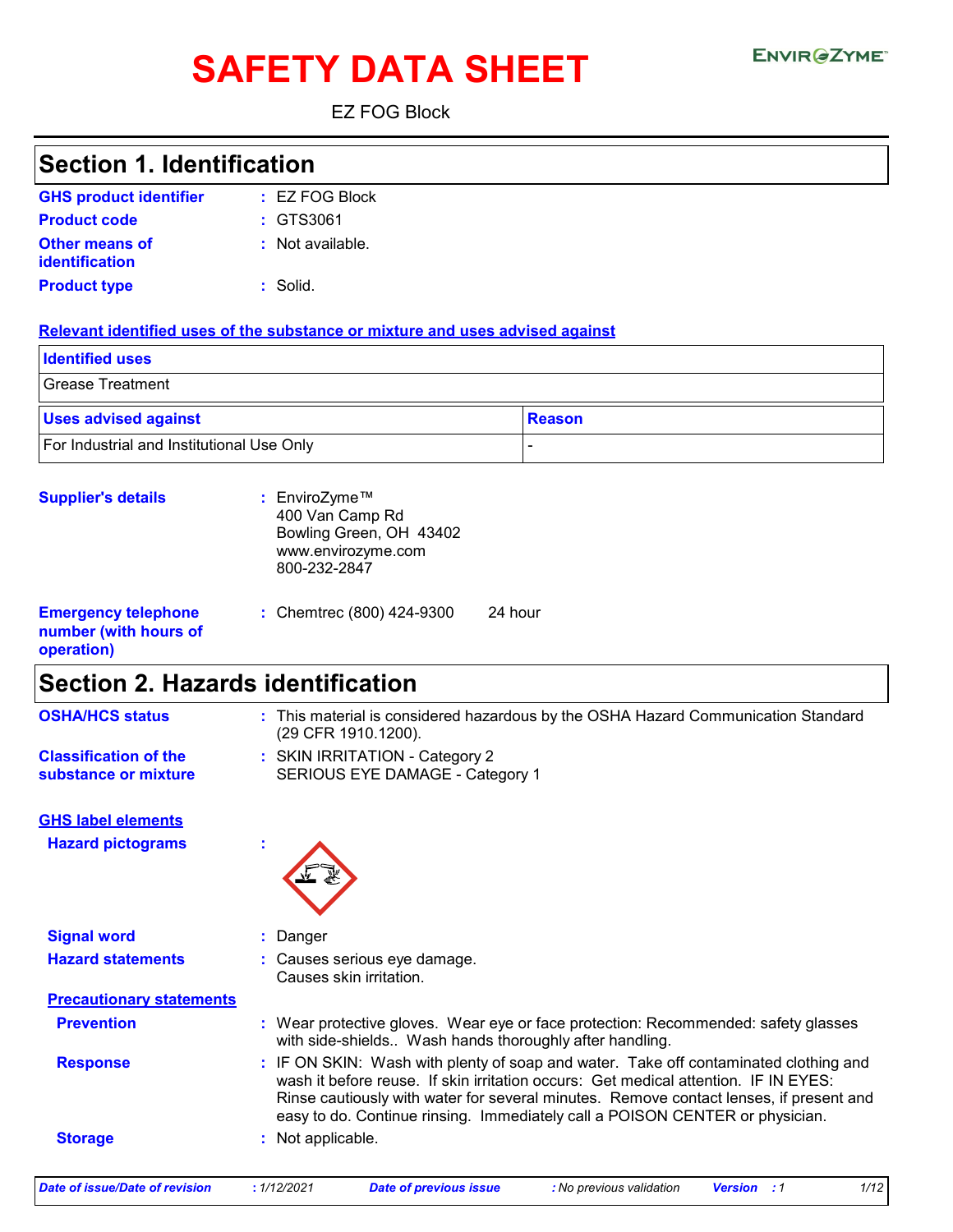## **Section 2. Hazards identification**

**Hazards not otherwise classified**

- **Disposal :** Not applicable.
	- **:** None known.

### **Section 3. Composition/information on ingredients**

#### **Other means of Substance/mixture :**

: Mixture

**identification**

**:** Not available.

| <b>Ingredient name</b>                                       | $\frac{9}{6}$ | <b>CAS number</b> |
|--------------------------------------------------------------|---------------|-------------------|
| Benzenesulfonic acid, C10-13-alkyl derivatives, sodium salts | l≥10 - ≤20    | 68411-30-3        |
| Amides, coco, N-(hydroxyethyl)                               | l≤10          | 68140-00-1        |
| magnesium distearate                                         | צا            | 557-04-0          |

Any concentration shown as a range is to protect confidentiality or is due to batch variation.

**There are no additional ingredients present which, within the current knowledge of the supplier and in the concentrations applicable, are classified as hazardous to health or the environment and hence require reporting in this section.**

**Occupational exposure limits, if available, are listed in Section 8.**

### **Section 4. First aid measures**

#### **Description of necessary first aid measures**

| <b>Eye contact</b>  | : Get medical attention immediately. Call a poison center or physician. Immediately flush<br>eyes with plenty of water, occasionally lifting the upper and lower eyelids. Check for and<br>remove any contact lenses. Continue to rinse for at least 10 minutes. Chemical burns<br>must be treated promptly by a physician.                                                                                                                                                                                                                                                                                                                                                                                                                                                                                                                                                         |
|---------------------|-------------------------------------------------------------------------------------------------------------------------------------------------------------------------------------------------------------------------------------------------------------------------------------------------------------------------------------------------------------------------------------------------------------------------------------------------------------------------------------------------------------------------------------------------------------------------------------------------------------------------------------------------------------------------------------------------------------------------------------------------------------------------------------------------------------------------------------------------------------------------------------|
| <b>Inhalation</b>   | : Get medical attention immediately. Call a poison center or physician. Remove victim to<br>fresh air and keep at rest in a position comfortable for breathing. If it is suspected that<br>fumes are still present, the rescuer should wear an appropriate mask or self-contained<br>breathing apparatus. If not breathing, if breathing is irregular or if respiratory arrest<br>occurs, provide artificial respiration or oxygen by trained personnel. It may be<br>dangerous to the person providing aid to give mouth-to-mouth resuscitation. If<br>unconscious, place in recovery position and get medical attention immediately. Maintain<br>an open airway. Loosen tight clothing such as a collar, tie, belt or waistband.                                                                                                                                                  |
| <b>Skin contact</b> | : Get medical attention immediately. Call a poison center or physician. Flush<br>contaminated skin with plenty of water. Remove contaminated clothing and shoes.<br>Wash contaminated clothing thoroughly with water before removing it, or wear gloves.<br>Continue to rinse for at least 10 minutes. Chemical burns must be treated promptly by a<br>physician. Wash clothing before reuse. Clean shoes thoroughly before reuse.                                                                                                                                                                                                                                                                                                                                                                                                                                                  |
| <b>Ingestion</b>    | : Get medical attention immediately. Call a poison center or physician. Wash out mouth<br>with water. Remove dentures if any. Remove victim to fresh air and keep at rest in a<br>position comfortable for breathing. If material has been swallowed and the exposed<br>person is conscious, give small quantities of water to drink. Stop if the exposed person<br>feels sick as vomiting may be dangerous. Do not induce vomiting unless directed to do<br>so by medical personnel. If vomiting occurs, the head should be kept low so that vomit<br>does not enter the lungs. Chemical burns must be treated promptly by a physician.<br>Never give anything by mouth to an unconscious person. If unconscious, place in<br>recovery position and get medical attention immediately. Maintain an open airway.<br>Loosen tight clothing such as a collar, tie, belt or waistband. |

| Most important symptoms/effects, acute and delayed |                              |  |  |  |
|----------------------------------------------------|------------------------------|--|--|--|
| <b>Potential acute health effects</b>              |                              |  |  |  |
| Eye contact                                        | : Causes serious eye damage. |  |  |  |

|                                                           | person is conscious, give small quantities of water to drink. Stop if the exposed persor<br>feels sick as vomiting may be dangerous. Do not induce vomiting unless directed to do<br>so by medical personnel. If vomiting occurs, the head should be kept low so that vomit<br>does not enter the lungs. Chemical burns must be treated promptly by a physician.<br>Never give anything by mouth to an unconscious person. If unconscious, place in<br>recovery position and get medical attention immediately. Maintain an open airway.<br>Loosen tight clothing such as a collar, tie, belt or waistband. |
|-----------------------------------------------------------|-------------------------------------------------------------------------------------------------------------------------------------------------------------------------------------------------------------------------------------------------------------------------------------------------------------------------------------------------------------------------------------------------------------------------------------------------------------------------------------------------------------------------------------------------------------------------------------------------------------|
| <b>Most important symptoms/effects, acute and delayed</b> |                                                                                                                                                                                                                                                                                                                                                                                                                                                                                                                                                                                                             |
| <b>Potential acute health effects</b>                     |                                                                                                                                                                                                                                                                                                                                                                                                                                                                                                                                                                                                             |
| <b>Eye contact</b>                                        | : Causes serious eye damage.                                                                                                                                                                                                                                                                                                                                                                                                                                                                                                                                                                                |
|                                                           |                                                                                                                                                                                                                                                                                                                                                                                                                                                                                                                                                                                                             |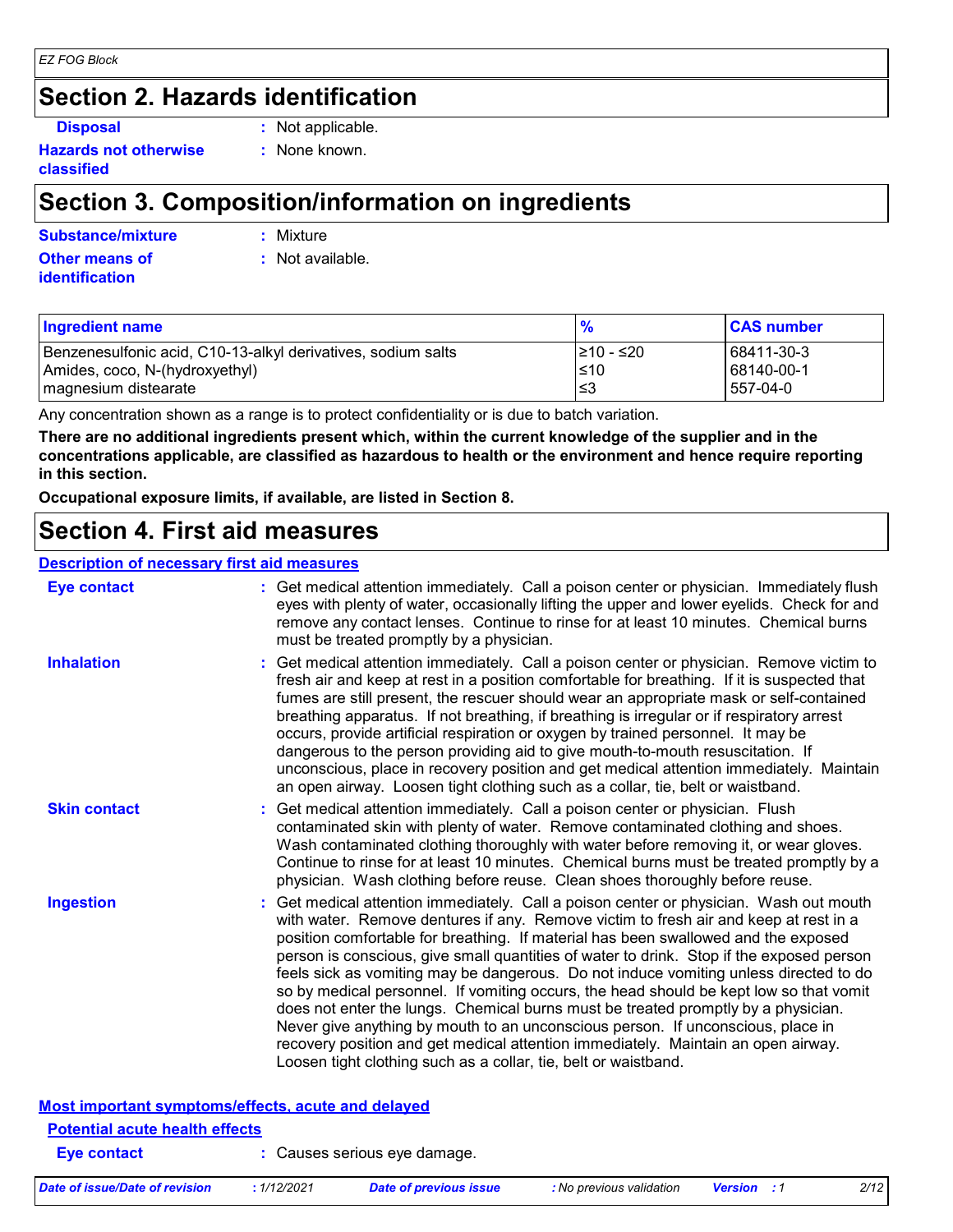## **Section 4. First aid measures**

| OGUNUT 7. TITƏL QIM TIIGASULGƏ    |                                                                                                                                                                                                                                                                                                                                                                                                                 |
|-----------------------------------|-----------------------------------------------------------------------------------------------------------------------------------------------------------------------------------------------------------------------------------------------------------------------------------------------------------------------------------------------------------------------------------------------------------------|
| <b>Inhalation</b>                 | : No known significant effects or critical hazards.                                                                                                                                                                                                                                                                                                                                                             |
| <b>Skin contact</b>               | : Causes skin irritation.                                                                                                                                                                                                                                                                                                                                                                                       |
| <b>Ingestion</b>                  | : No known significant effects or critical hazards.                                                                                                                                                                                                                                                                                                                                                             |
| Over-exposure signs/symptoms      |                                                                                                                                                                                                                                                                                                                                                                                                                 |
| <b>Eye contact</b>                | : Adverse symptoms may include the following:<br>pain<br>watering<br>redness                                                                                                                                                                                                                                                                                                                                    |
| <b>Inhalation</b>                 | : No specific data.                                                                                                                                                                                                                                                                                                                                                                                             |
| <b>Skin contact</b>               | : Adverse symptoms may include the following:<br>pain or irritation<br>redness<br>blistering may occur                                                                                                                                                                                                                                                                                                          |
| <b>Ingestion</b>                  | : Adverse symptoms may include the following:<br>stomach pains                                                                                                                                                                                                                                                                                                                                                  |
|                                   | Indication of immediate medical attention and special treatment needed, if necessary                                                                                                                                                                                                                                                                                                                            |
| <b>Notes to physician</b>         | : Treat symptomatically. Contact poison treatment specialist immediately if large<br>quantities have been ingested or inhaled.                                                                                                                                                                                                                                                                                  |
| <b>Specific treatments</b>        | : No specific treatment.                                                                                                                                                                                                                                                                                                                                                                                        |
| <b>Protection of first-aiders</b> | : No action shall be taken involving any personal risk or without suitable training. If it is<br>suspected that fumes are still present, the rescuer should wear an appropriate mask or<br>self-contained breathing apparatus. It may be dangerous to the person providing aid to<br>give mouth-to-mouth resuscitation. Wash contaminated clothing thoroughly with water<br>before removing it, or wear gloves. |
|                                   |                                                                                                                                                                                                                                                                                                                                                                                                                 |

| See toxicological information (Section 11) |  |  |
|--------------------------------------------|--|--|
|--------------------------------------------|--|--|

## **Section 5. Fire-fighting measures**

| <b>Extinguishing media</b>                               |                                                                                                                                                                                                     |
|----------------------------------------------------------|-----------------------------------------------------------------------------------------------------------------------------------------------------------------------------------------------------|
| <b>Suitable extinguishing</b><br>media                   | : Use an extinguishing agent suitable for the surrounding fire.                                                                                                                                     |
| <b>Unsuitable extinguishing</b><br>media                 | : None known.                                                                                                                                                                                       |
| <b>Specific hazards arising</b><br>from the chemical     | : No specific fire or explosion hazard.                                                                                                                                                             |
| <b>Hazardous thermal</b><br>decomposition products       | Decomposition products may include the following materials:<br>carbon dioxide<br>carbon monoxide<br>halogenated compounds<br>metal oxide/oxides                                                     |
| <b>Special protective actions</b><br>for fire-fighters   | : Promptly isolate the scene by removing all persons from the vicinity of the incident if<br>there is a fire. No action shall be taken involving any personal risk or without suitable<br>training. |
| <b>Special protective</b><br>equipment for fire-fighters | : Fire-fighters should wear appropriate protective equipment and self-contained breathing<br>apparatus (SCBA) with a full face-piece operated in positive pressure mode.                            |
|                                                          |                                                                                                                                                                                                     |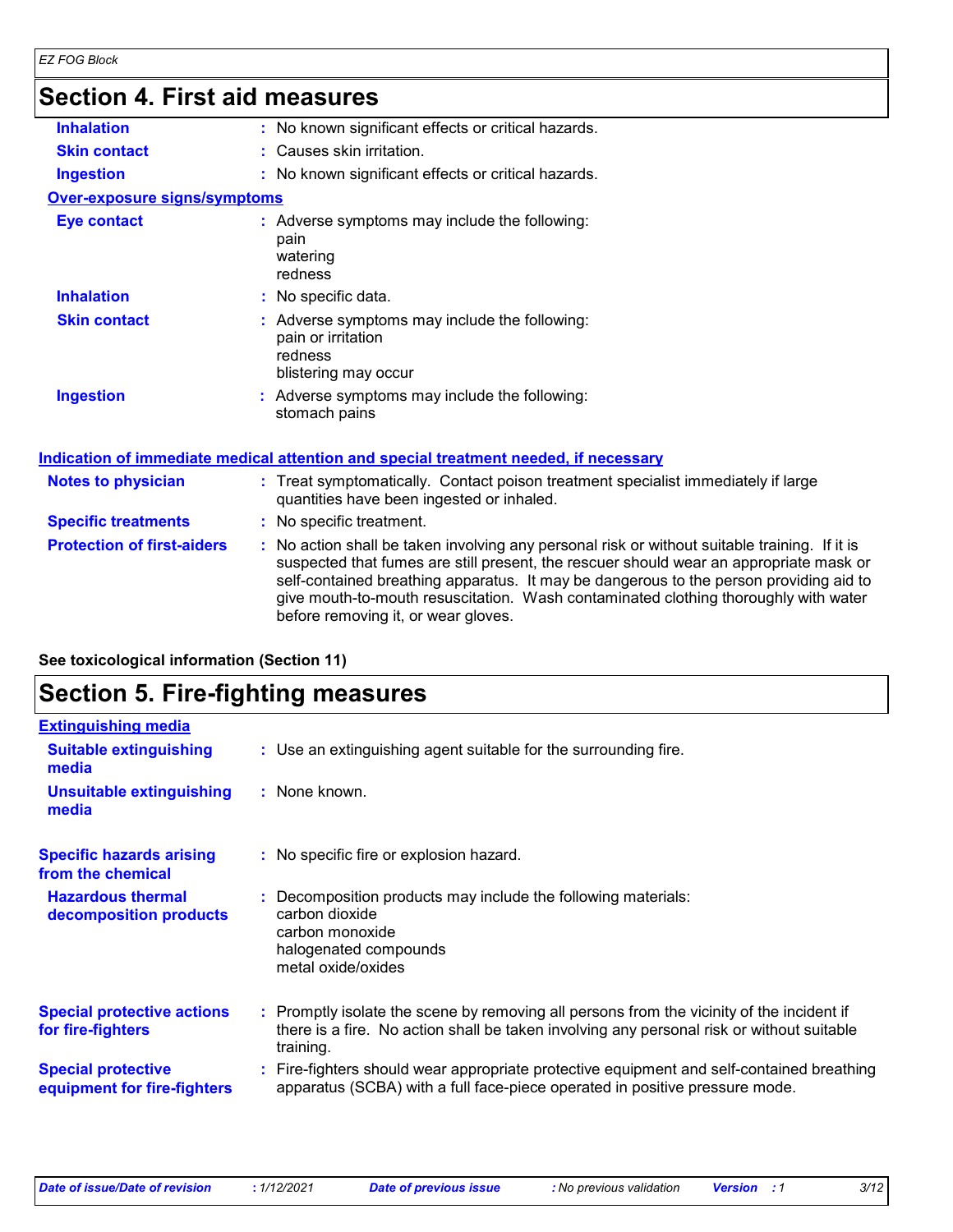### **Section 6. Accidental release measures**

|                                                       | <b>Personal precautions, protective equipment and emergency procedures</b>                                                                                                                                                                                                                                                                                                        |
|-------------------------------------------------------|-----------------------------------------------------------------------------------------------------------------------------------------------------------------------------------------------------------------------------------------------------------------------------------------------------------------------------------------------------------------------------------|
| For non-emergency<br>personnel                        | : No action shall be taken involving any personal risk or without suitable training.<br>Evacuate surrounding areas. Keep unnecessary and unprotected personnel from<br>entering. Do not touch or walk through spilled material. Provide adequate ventilation.<br>Wear appropriate respirator when ventilation is inadequate. Put on appropriate<br>personal protective equipment. |
| For emergency responders                              | If specialized clothing is required to deal with the spillage, take note of any information in<br>Section 8 on suitable and unsuitable materials. See also the information in "For non-<br>emergency personnel".                                                                                                                                                                  |
| <b>Environmental precautions</b>                      | : Avoid dispersal of spilled material and runoff and contact with soil, waterways, drains<br>and sewers. Inform the relevant authorities if the product has caused environmental<br>pollution (sewers, waterways, soil or air).                                                                                                                                                   |
| Methods and materials for containment and cleaning up |                                                                                                                                                                                                                                                                                                                                                                                   |
| <b>Small spill</b>                                    | : Move containers from spill area. Avoid dust generation. Using a vacuum with HEPA<br>filter will reduce dust dispersal. Place spilled material in a designated, labeled waste                                                                                                                                                                                                    |

|             | container. Dispose of via a licensed waste disposal contractor.                                                                                                                                                                                                                                                                                                                                                                                 |
|-------------|-------------------------------------------------------------------------------------------------------------------------------------------------------------------------------------------------------------------------------------------------------------------------------------------------------------------------------------------------------------------------------------------------------------------------------------------------|
| Large spill | : Move containers from spill area. Approach release from upwind. Prevent entry into<br>sewers, water courses, basements or confined areas. Avoid dust generation. Do not<br>dry sweep. Vacuum dust with equipment fitted with a HEPA filter and place in a closed,<br>labeled waste container. Dispose of via a licensed waste disposal contractor. Note:<br>see Section 1 for emergency contact information and Section 13 for waste disposal. |

### **Section 7. Handling and storage**

#### **Precautions for safe handling**

| <b>Protective measures</b>                                                       | : Put on appropriate personal protective equipment (see Section 8). Do not get in eyes or<br>on skin or clothing. Do not ingest. If during normal use the material presents a<br>respiratory hazard, use only with adequate ventilation or wear appropriate respirator.<br>Keep in the original container or an approved alternative made from a compatible<br>material, kept tightly closed when not in use. Empty containers retain product residue<br>and can be hazardous. Do not reuse container.                                                                                            |  |
|----------------------------------------------------------------------------------|---------------------------------------------------------------------------------------------------------------------------------------------------------------------------------------------------------------------------------------------------------------------------------------------------------------------------------------------------------------------------------------------------------------------------------------------------------------------------------------------------------------------------------------------------------------------------------------------------|--|
| <b>Advice on general</b><br>occupational hygiene                                 | : Eating, drinking and smoking should be prohibited in areas where this material is<br>handled, stored and processed. Workers should wash hands and face before eating,<br>drinking and smoking. Remove contaminated clothing and protective equipment before<br>entering eating areas. See also Section 8 for additional information on hygiene<br>measures.                                                                                                                                                                                                                                     |  |
| <b>Conditions for safe storage,</b><br>including any<br><b>incompatibilities</b> | Store in accordance with local regulations. Store in original container protected from<br>direct sunlight in a dry, cool and well-ventilated area, away from incompatible materials<br>(see Section 10) and food and drink. Store locked up. Keep container tightly closed<br>and sealed until ready for use. Containers that have been opened must be carefully<br>resealed and kept upright to prevent leakage. Do not store in unlabeled containers.<br>Use appropriate containment to avoid environmental contamination. See Section 10 for<br>incompatible materials before handling or use. |  |

### **Section 8. Exposure controls/personal protection**

#### **Control parameters**

**Occupational exposure limits**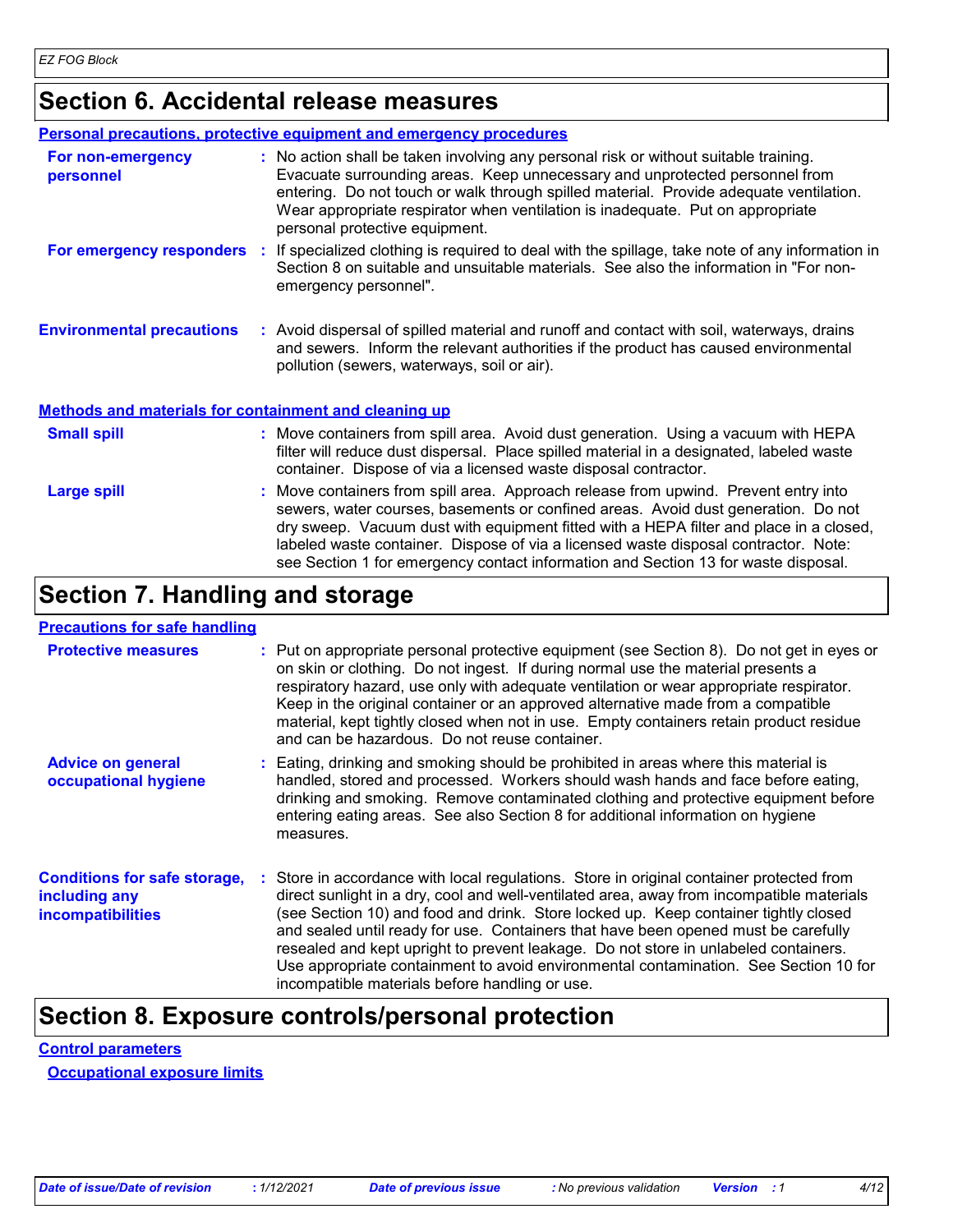### **Section 8. Exposure controls/personal protection**

| <b>Ingredient name</b>                                                                                                 | <b>Exposure limits</b>                                                                                                                                                                                   |
|------------------------------------------------------------------------------------------------------------------------|----------------------------------------------------------------------------------------------------------------------------------------------------------------------------------------------------------|
| Benzenesulfonic acid, C10-13-alkyl derivatives, sodium salts<br>Amides, coco, N-(hydroxyethyl)<br>magnesium distearate | INone.<br>None.<br><b>ACGIH TLV (United States, 3/2018).</b><br>TWA: 10 mg/m <sup>3</sup> 8 hours. Form: Inhalable<br><b>Ifraction</b><br>TWA: 3 mg/m <sup>3</sup> 8 hours. Form: Respirable<br>fraction |

#### **Appropriate engineering controls :** If user operations generate dust, fumes, gas, vapor or mist, use process enclosures, local exhaust ventilation or other engineering controls to keep worker exposure to airborne contaminants below any recommended or statutory limits.

**Environmental exposure controls :** Emissions from ventilation or work process equipment should be checked to ensure they comply with the requirements of environmental protection legislation. In some cases, fume scrubbers, filters or engineering modifications to the process equipment will be necessary to reduce emissions to acceptable levels.

#### **Individual protection measures**

| <b>Hygiene measures</b>       | : Wash hands, forearms and face thoroughly after handling chemical products, before<br>eating, smoking and using the lavatory and at the end of the working period.<br>Appropriate techniques should be used to remove potentially contaminated clothing.<br>Wash contaminated clothing before reusing. Ensure that eyewash stations and safety<br>showers are close to the workstation location.                                                                                                                                                                                                                      |
|-------------------------------|------------------------------------------------------------------------------------------------------------------------------------------------------------------------------------------------------------------------------------------------------------------------------------------------------------------------------------------------------------------------------------------------------------------------------------------------------------------------------------------------------------------------------------------------------------------------------------------------------------------------|
| <b>Eye/face protection</b>    | : Safety eyewear complying with an approved standard should be used when a risk<br>assessment indicates this is necessary to avoid exposure to liquid splashes, mists,<br>gases or dusts. If contact is possible, the following protection should be worn, unless<br>the assessment indicates a higher degree of protection: chemical splash goggles and/<br>or face shield. If inhalation hazards exist, a full-face respirator may be required instead.<br>Recommended: safety glasses with side-shields.                                                                                                            |
| <b>Skin protection</b>        |                                                                                                                                                                                                                                                                                                                                                                                                                                                                                                                                                                                                                        |
| <b>Hand protection</b>        | : Chemical-resistant, impervious gloves complying with an approved standard should be<br>worn at all times when handling chemical products if a risk assessment indicates this is<br>necessary. Considering the parameters specified by the glove manufacturer, check<br>during use that the gloves are still retaining their protective properties. It should be<br>noted that the time to breakthrough for any glove material may be different for different<br>glove manufacturers. In the case of mixtures, consisting of several substances, the<br>protection time of the gloves cannot be accurately estimated. |
| <b>Body protection</b>        | : Personal protective equipment for the body should be selected based on the task being<br>performed and the risks involved and should be approved by a specialist before<br>handling this product. Recommended: Protective gloves                                                                                                                                                                                                                                                                                                                                                                                     |
| <b>Other skin protection</b>  | : Appropriate footwear and any additional skin protection measures should be selected<br>based on the task being performed and the risks involved and should be approved by a<br>specialist before handling this product.                                                                                                                                                                                                                                                                                                                                                                                              |
| <b>Respiratory protection</b> | : Based on the hazard and potential for exposure, select a respirator that meets the<br>appropriate standard or certification. Respirators must be used according to a<br>respiratory protection program to ensure proper fitting, training, and other important<br>aspects of use.                                                                                                                                                                                                                                                                                                                                    |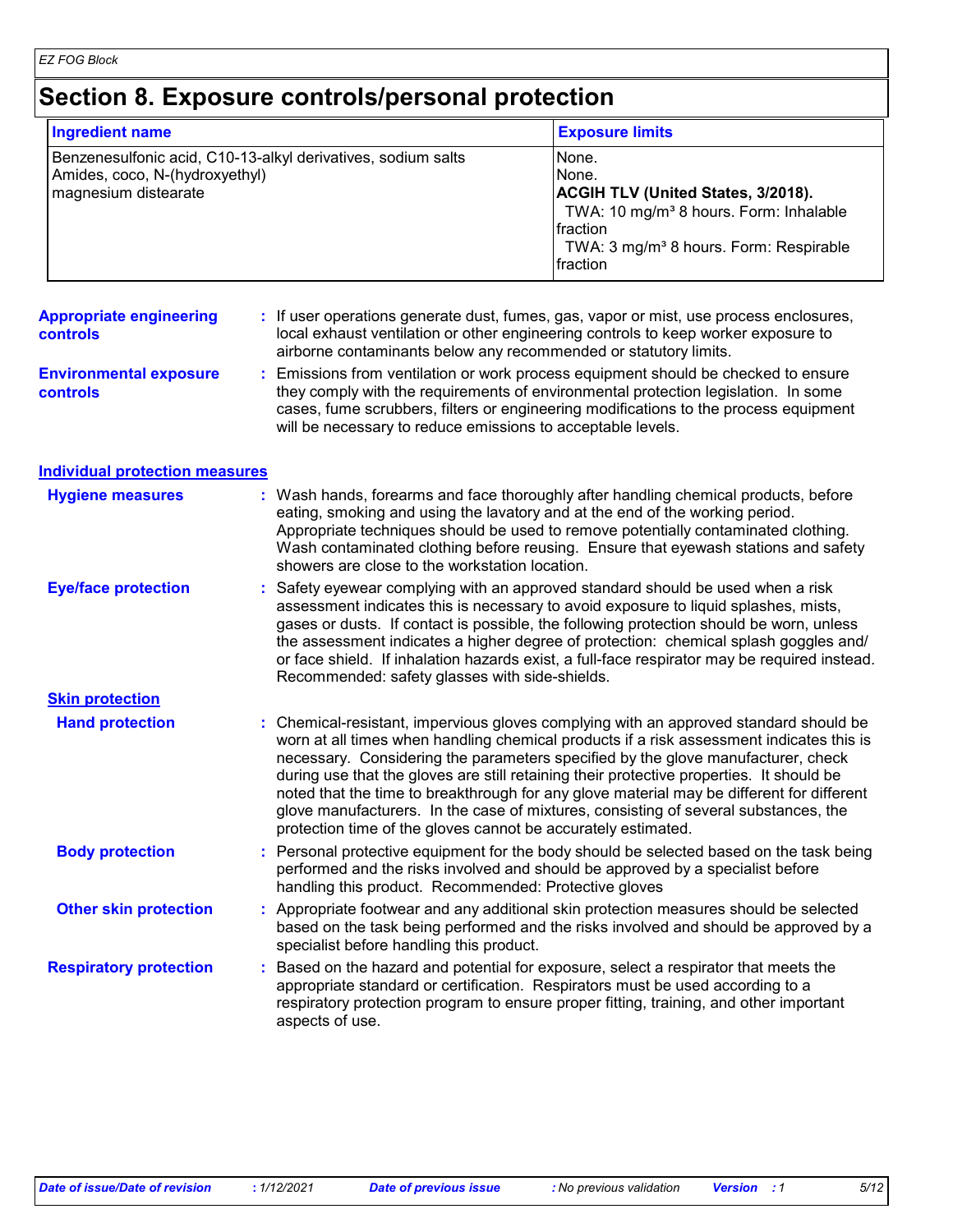## **Section 9. Physical and chemical properties**

#### **Appearance**

| <b>Physical state</b>                             | $:$ Solid.                                                         |
|---------------------------------------------------|--------------------------------------------------------------------|
| <b>Color</b>                                      | Orange.                                                            |
| <b>Odor</b>                                       | Odorless.                                                          |
| <b>Odor threshold</b>                             | Not available.                                                     |
| pH                                                | Not applicable.                                                    |
| <b>Melting point</b>                              | Not available.                                                     |
| <b>Boiling point</b>                              | Not available.                                                     |
| <b>Flash point</b>                                | Closed cup: Not applicable. [Product does not sustain combustion.] |
| <b>Evaporation rate</b>                           | Not available.                                                     |
| <b>Flammability (solid, gas)</b>                  | : Not available.                                                   |
| Lower and upper explosive<br>(flammable) limits   | : Not available.                                                   |
| <b>Vapor pressure</b>                             | : Not available.                                                   |
| <b>Vapor density</b>                              | : Not available.                                                   |
| <b>Relative density</b>                           | Not available.                                                     |
| <b>Solubility</b>                                 | Not available.                                                     |
| <b>Solubility in water</b>                        | : Not available.                                                   |
| <b>Partition coefficient: n-</b><br>octanol/water | : Not available.                                                   |
| <b>Auto-ignition temperature</b>                  | : Not available.                                                   |
| <b>Decomposition temperature</b>                  | : Not available.                                                   |
| <b>Viscosity</b>                                  | : Not available.                                                   |
| Flow time (ISO 2431)                              | : Not available.                                                   |

### **Section 10. Stability and reactivity**

| <b>Reactivity</b>                            | : No specific test data related to reactivity available for this product or its ingredients.              |
|----------------------------------------------|-----------------------------------------------------------------------------------------------------------|
| <b>Chemical stability</b>                    | : The product is stable.                                                                                  |
| <b>Possibility of hazardous</b><br>reactions | : Under normal conditions of storage and use, hazardous reactions will not occur.                         |
| <b>Conditions to avoid</b>                   | : No specific data.                                                                                       |
| Incompatible materials                       | $:$ Not available.                                                                                        |
| <b>Hazardous decomposition</b><br>products   | : Under normal conditions of storage and use, hazardous decomposition products should<br>not be produced. |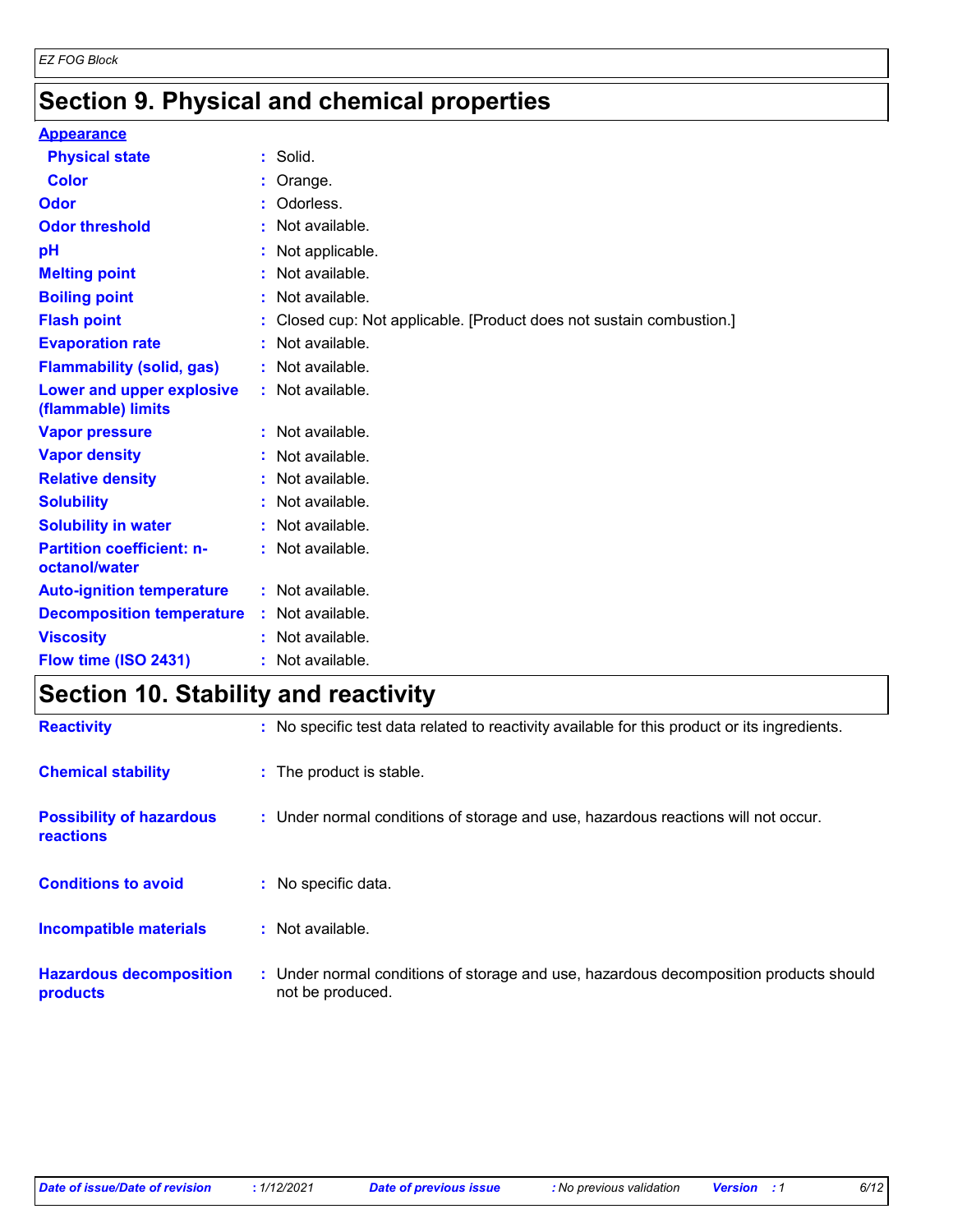## **Section 11. Toxicological information**

#### **Information on toxicological effects**

#### **Acute toxicity**

| <b>Product/ingredient name</b>                     | <b>Result</b> | <b>Species</b> | <b>Dose</b>            | <b>Exposure</b> |
|----------------------------------------------------|---------------|----------------|------------------------|-----------------|
| Benzenesulfonic acid,<br>C10-13-alkyl derivatives, | LD50 Oral     | Rat            | $ 404 \text{ mg/kg} $  |                 |
| I sodium salts<br>magnesium distearate             | ILD50 Oral    | Rat            | <b>&gt;10000 mg/kg</b> |                 |

#### **Irritation/Corrosion**

| <b>Product/ingredient name</b>                                     | <b>Result</b>            | <b>Species</b> | <b>Score</b> | <b>Exposure</b> | <b>Observation</b> |
|--------------------------------------------------------------------|--------------------------|----------------|--------------|-----------------|--------------------|
| Benzenesulfonic acid,<br>C10-13-alkyl derivatives,<br>sodium salts | Skin - Moderate irritant | Rabbit         |              | 0.5 Mililiters  | -                  |

#### **Sensitization**

Not available.

### **Mutagenicity**

Not available.

#### **Carcinogenicity**

Not available.

#### **Reproductive toxicity**

Not available.

#### **Teratogenicity**

Not available.

#### **Specific target organ toxicity (single exposure)**

| <b>Name</b>          | <b>Category</b> | ∣Route of<br><b>exposure</b> | <b>Target organs</b>                     |
|----------------------|-----------------|------------------------------|------------------------------------------|
| magnesium distearate | Category 3      | Not applicable.              | Respiratory tract<br><b>l</b> irritation |

#### **Specific target organ toxicity (repeated exposure)**

Not available.

#### **Aspiration hazard**

Not available.

#### **Information on the likely routes of exposure :** Routes of entry anticipated: Oral. Routes of entry not anticipated: Dermal, Inhalation.

| Eye contact         | : Causes serious eye damage.                        |
|---------------------|-----------------------------------------------------|
| <b>Inhalation</b>   | : No known significant effects or critical hazards. |
| <b>Skin contact</b> | : Causes skin irritation.                           |
| <b>Ingestion</b>    | : No known significant effects or critical hazards. |

#### **Symptoms related to the physical, chemical and toxicological characteristics**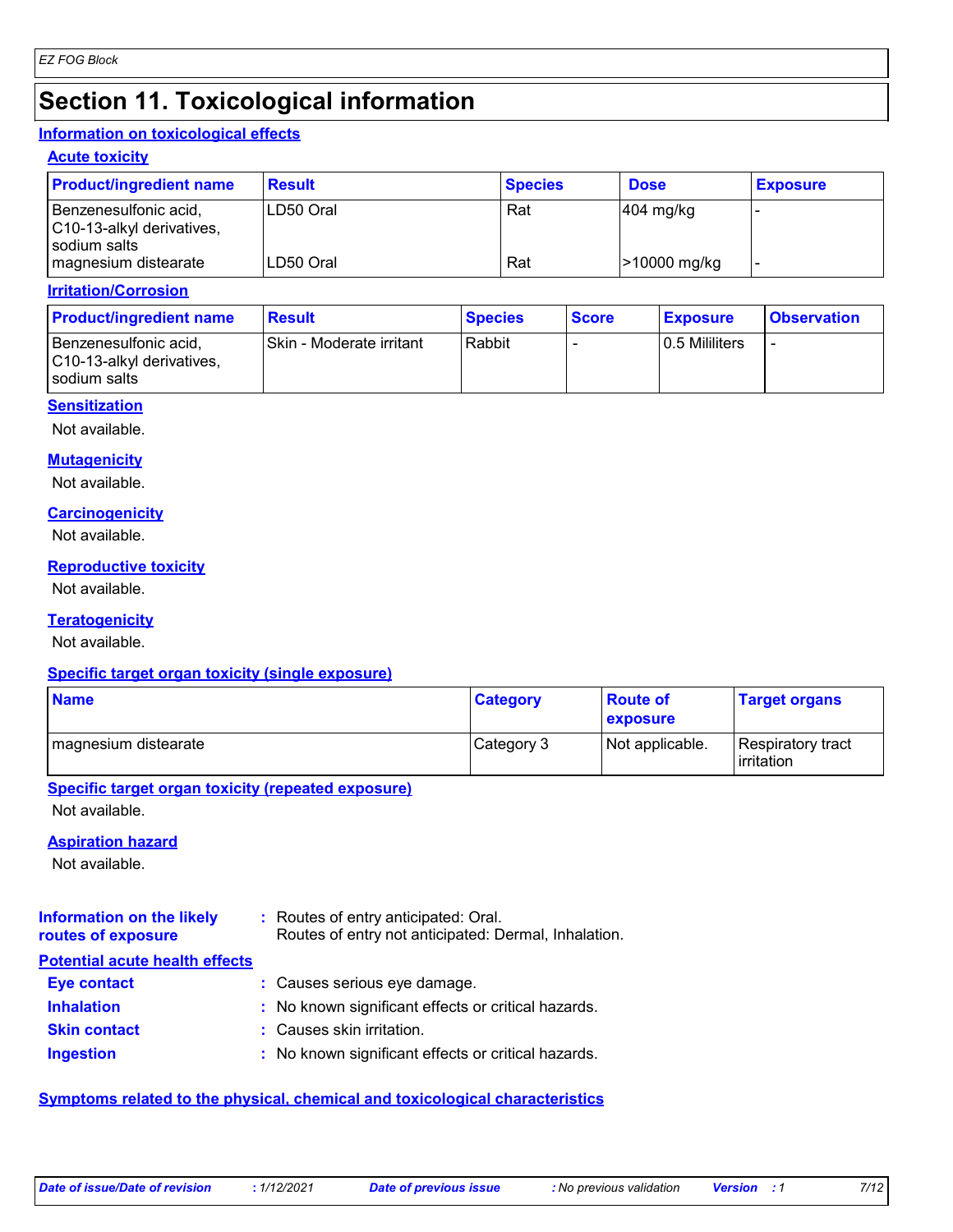*EZ FOG Block*

### **Section 11. Toxicological information**

| <b>Eye contact</b>  | : Adverse symptoms may include the following:<br>pain<br>watering<br>redness                           |
|---------------------|--------------------------------------------------------------------------------------------------------|
| <b>Inhalation</b>   | : No specific data.                                                                                    |
| <b>Skin contact</b> | : Adverse symptoms may include the following:<br>pain or irritation<br>redness<br>blistering may occur |
| <b>Ingestion</b>    | : Adverse symptoms may include the following:<br>stomach pains                                         |

|                                                   | Delayed and immediate effects and also chronic effects from short and long term exposure |
|---------------------------------------------------|------------------------------------------------------------------------------------------|
| <b>Short term exposure</b>                        |                                                                                          |
| <b>Potential immediate</b><br>effects             | $:$ Not available.                                                                       |
| <b>Potential delayed effects : Not available.</b> |                                                                                          |
| <b>Long term exposure</b>                         |                                                                                          |
| <b>Potential immediate</b><br>effects             | : Not available.                                                                         |
| <b>Potential delayed effects : Not available.</b> |                                                                                          |
| <b>Potential chronic health effects</b>           |                                                                                          |
| Not available.                                    |                                                                                          |
| <b>General</b>                                    | : No known significant effects or critical hazards.                                      |
| <b>Carcinogenicity</b>                            | : No known significant effects or critical hazards.                                      |
| <b>Mutagenicity</b>                               | : No known significant effects or critical hazards.                                      |
| <b>Teratogenicity</b>                             | : No known significant effects or critical hazards.                                      |
| <b>Developmental effects</b>                      | : No known significant effects or critical hazards.                                      |
| <b>Fertility effects</b>                          | : No known significant effects or critical hazards.                                      |

### **Numerical measures of toxicity**

### Oral 2238.23 mg/kg **Route ATE** value **Acute toxicity estimates**

### **Section 12. Ecological information**

| <b>Toxicity</b>                                                    |                                      |                                                                              |                 |  |  |  |
|--------------------------------------------------------------------|--------------------------------------|------------------------------------------------------------------------------|-----------------|--|--|--|
| <b>Product/ingredient name</b>                                     | <b>Result</b>                        | <b>Species</b>                                                               | <b>Exposure</b> |  |  |  |
| Benzenesulfonic acid,<br>C10-13-alkyl derivatives,<br>sodium salts | Acute LC50 5 mg/l Fresh water        | Fish - Oncorhynchus mykiss -<br>Juvenile (Fledgling, Hatchling,<br>Weanling) | 96 hours        |  |  |  |
| Amides, coco, N-<br>(hydroxyethyl)                                 | Acute LC50 >100000 µg/l Marine water | Crustaceans - Crangon crangon - 148 hours<br>Adult                           |                 |  |  |  |

#### **Persistence and degradability**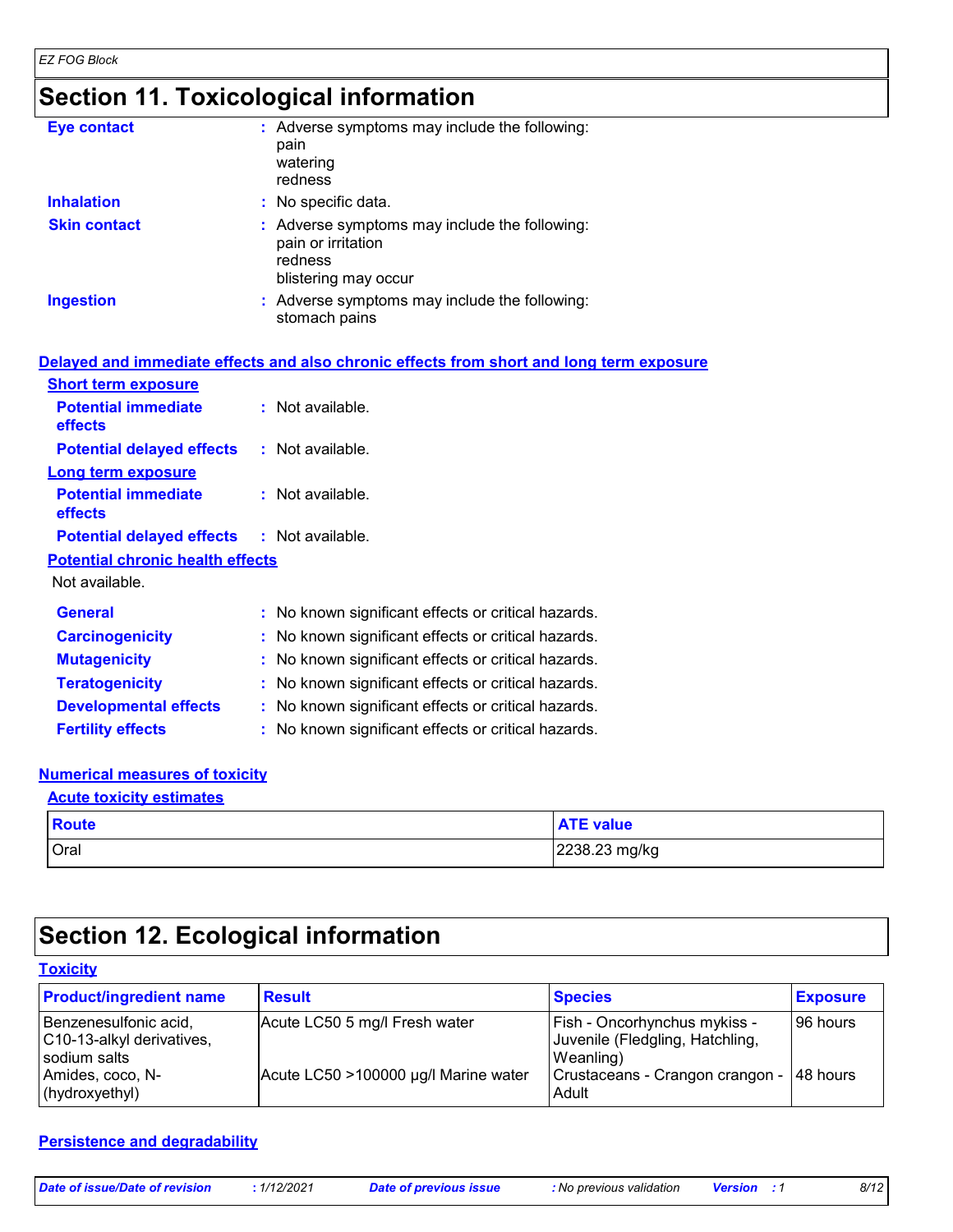## **Section 12. Ecological information**

Not available.

#### **Bioaccumulative potential**

| <b>Product/ingredient name</b>                                       | <b>LogP</b> <sub>ow</sub> | <b>BCF</b> | <b>Potential</b> |
|----------------------------------------------------------------------|---------------------------|------------|------------------|
| Benzenesulfonic acid,<br>C10-13-alkyl derivatives,<br>l sodium salts | 3.32                      |            | low              |

#### **Mobility in soil**

| <b>Soil/water partition</b> | : Not available. |
|-----------------------------|------------------|
| <b>coefficient (Koc)</b>    |                  |

**Other adverse effects** : No known significant effects or critical hazards.

### **Section 13. Disposal considerations**

#### The generation of waste should be avoided or minimized wherever possible. Disposal of this product, solutions and any by-products should at all times comply with the requirements of environmental protection and waste disposal legislation and any regional local authority requirements. Dispose of surplus and non-recyclable products via a licensed waste disposal contractor. Waste should not be disposed of untreated to the sewer unless fully compliant with the requirements of all authorities with jurisdiction. Waste packaging should be recycled. Incineration or landfill should only be considered when recycling is not feasible. This material and its container must be disposed of in a safe way. Care should be taken when handling emptied containers that have not been cleaned or rinsed out. Empty containers or liners may retain some product residues. Avoid dispersal of spilled material and runoff and contact with soil, waterways, drains and sewers. **Disposal methods :**

### **Section 14. Transport information**

|                                      | <b>DOT</b><br><b>Classification</b> | <b>TDG</b><br><b>Classification</b> | <b>Mexico</b><br><b>Classification</b> | <b>ADR/RID</b> | <b>IMDG</b>    | <b>IATA</b>    |
|--------------------------------------|-------------------------------------|-------------------------------------|----------------------------------------|----------------|----------------|----------------|
| <b>UN number</b>                     | Not regulated.                      | Not regulated.                      | Not regulated.                         | Not regulated. | Not regulated. | Not regulated. |
| <b>UN proper</b><br>shipping name    |                                     | $\blacksquare$                      |                                        |                |                |                |
| <b>Transport</b><br>hazard class(es) |                                     |                                     | $\qquad \qquad \blacksquare$           |                |                |                |
| <b>Packing group</b>                 | $\blacksquare$                      |                                     |                                        |                |                |                |
| <b>Environmental</b><br>hazards      | No.                                 | No.                                 | No.                                    | No.            | No.            | No.            |

**Special precautions for user** : Transport within user's premises: always transport in closed containers that are upright and secure. Ensure that persons transporting the product know what to do in the event of an accident or spillage.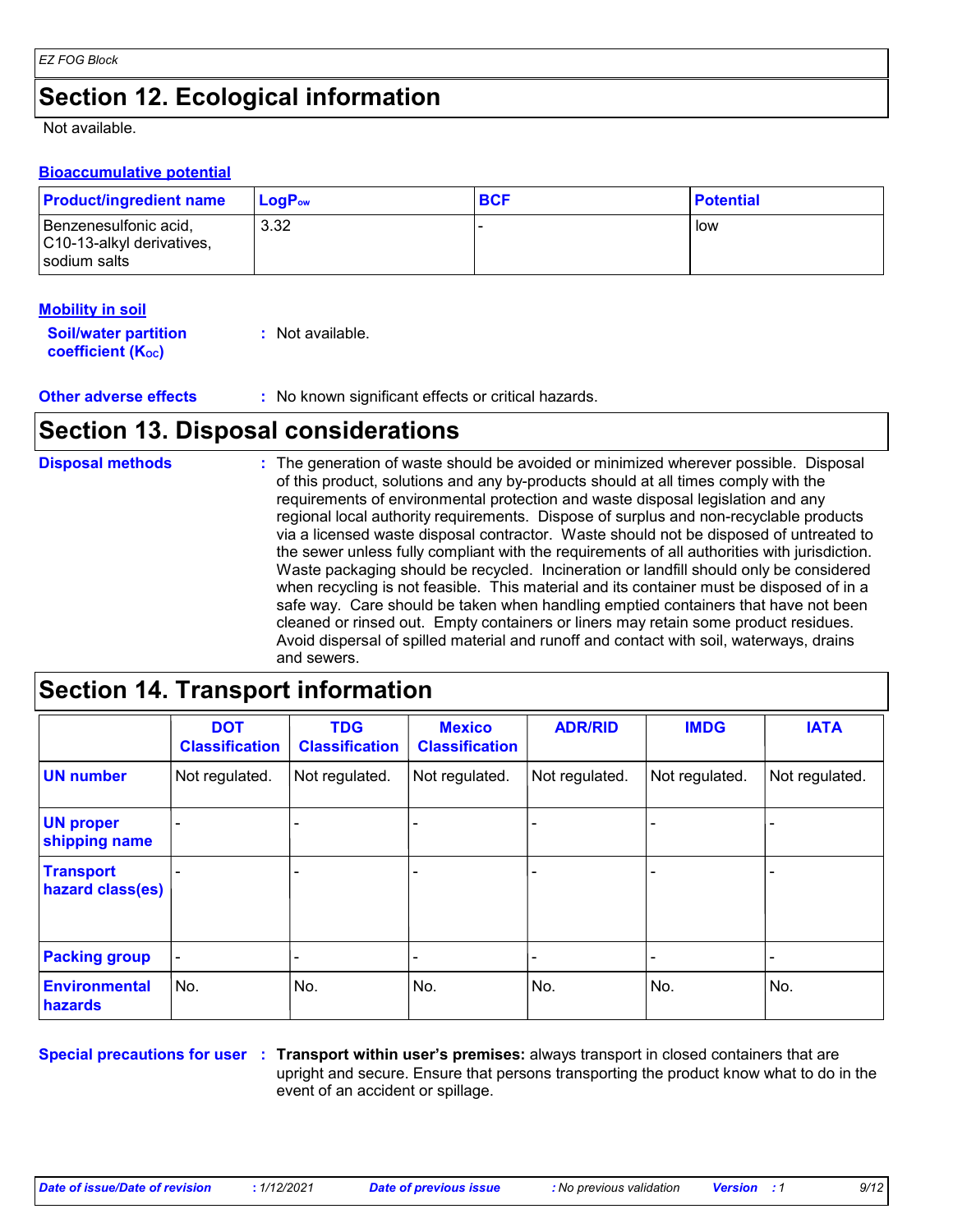## **Section 14. Transport information**

**Transport in bulk according :** Not available. **to Annex II of MARPOL and the IBC Code**

### **Section 15. Regulatory information**

| <b>U.S. Federal regulations</b>                                                   | : TSCA 8(a) CDR Exempt/Partial exemption: Not determined<br>Clean Water Act (CWA) 307: tetrasodium hexacyanoferrate |  |  |
|-----------------------------------------------------------------------------------|---------------------------------------------------------------------------------------------------------------------|--|--|
| <b>Clean Air Act Section 112</b><br>(b) Hazardous Air<br><b>Pollutants (HAPS)</b> | ∴ Listed                                                                                                            |  |  |
| <b>Clean Air Act Section 602</b><br><b>Class I Substances</b>                     | : Not listed                                                                                                        |  |  |
| <b>Clean Air Act Section 602</b><br><b>Class II Substances</b>                    | : Not listed                                                                                                        |  |  |
| <b>DEA List I Chemicals</b><br><b>(Precursor Chemicals)</b>                       | : Not listed                                                                                                        |  |  |
| <b>DEA List II Chemicals</b><br><b>(Essential Chemicals)</b>                      | : Not listed                                                                                                        |  |  |

#### **SARA 302/304**

**Composition/information on ingredients**

|                |               |            | <b>SARA 302 TPQ</b> |           | <b>SARA 304 RQ</b> |           |
|----------------|---------------|------------|---------------------|-----------|--------------------|-----------|
| <b>Name</b>    | $\frac{9}{6}$ | <b>EHS</b> | (lbs)               | (gallons) | (lbs)              | (gallons) |
| ethylene oxide | < 0.1         | Yes.       | 1000                |           | 10                 |           |

**SARA 304 RQ :** 20833333.3 lbs / 9458333.3 kg

#### **SARA 311/312**

**Classification :** SKIN IRRITATION - Category 2 SERIOUS EYE DAMAGE - Category 1

#### **Composition/information on ingredients**

| <b>Name</b>                      | $\frac{9}{6}$                                          | <b>Classification</b>                            |  |
|----------------------------------|--------------------------------------------------------|--------------------------------------------------|--|
| Benzenesulfonic acid,            | <b>ACUTE TOXICITY (oral) - Category 4</b><br>210 - ≤20 |                                                  |  |
| C10-13-alkyl derivatives, sodium |                                                        | SKIN IRRITATION - Category 2                     |  |
| salts                            |                                                        | SERIOUS EYE DAMAGE - Category 1                  |  |
| Amides, coco, N-(hydroxyethyl)   | ∣≤10                                                   | SKIN IRRITATION - Category 2                     |  |
|                                  |                                                        | SERIOUS EYE DAMAGE - Category 1                  |  |
| magnesium distearate<br>≤3       |                                                        | SKIN IRRITATION - Category 2                     |  |
|                                  |                                                        | EYE IRRITATION - Category 2A                     |  |
|                                  |                                                        | SPECIFIC TARGET ORGAN TOXICITY (SINGLE EXPOSURE) |  |
|                                  |                                                        | (Respiratory tract irritation) - Category 3      |  |

#### **State regulations**

| <b>Massachusetts</b> |  |  |  |
|----------------------|--|--|--|
| <b>New York</b>      |  |  |  |
| <b>New Jersey</b>    |  |  |  |
| <b>Pennsylvania</b>  |  |  |  |

**California Prop. 65**

- None of the components are listed. **:**
- **:** None of the components are listed.
- **:** None of the components are listed.
- **:** None of the components are listed.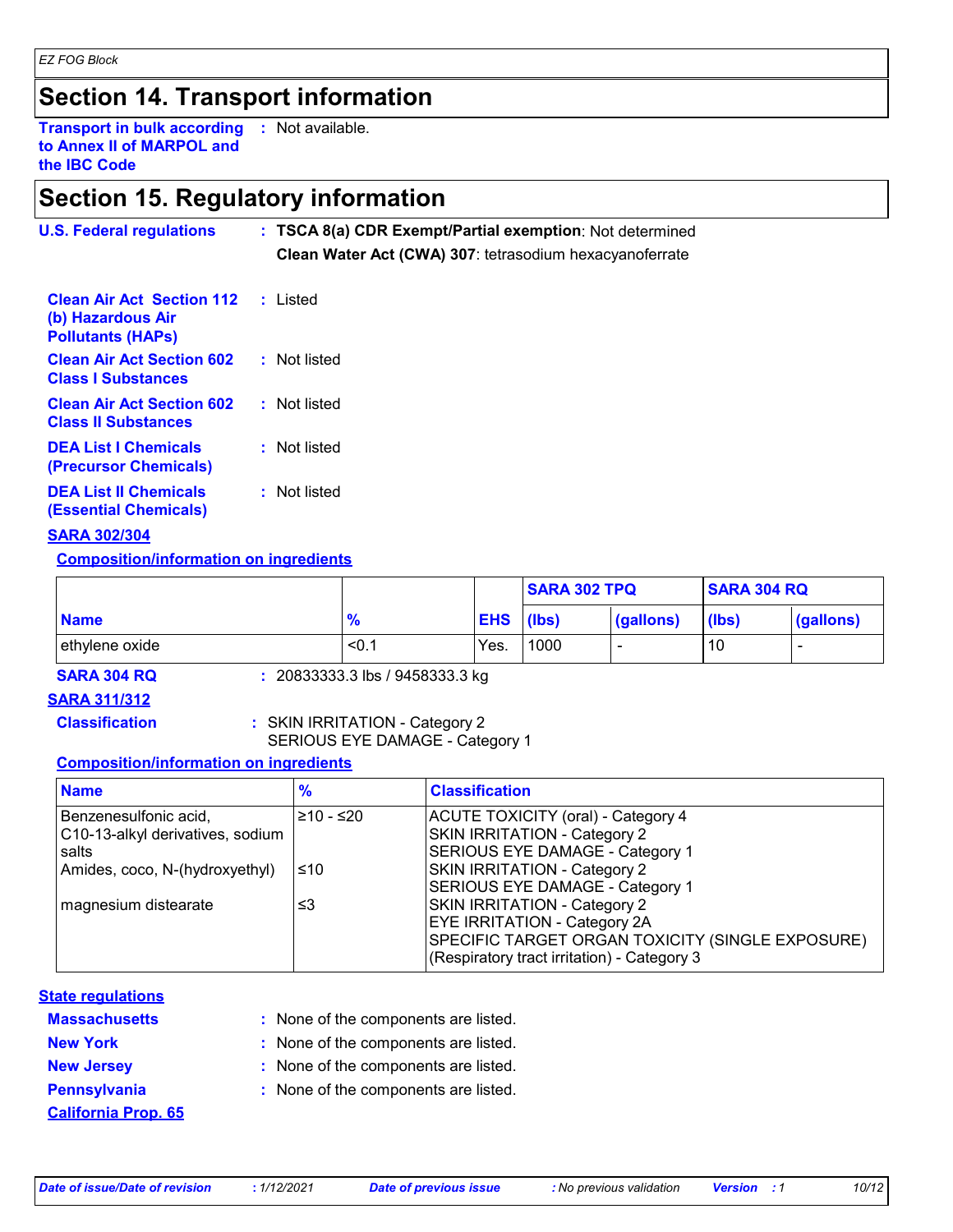### **Section 15. Regulatory information**

**A** WARNING: This product can expose you to chemicals including Ethylene oxide, which is known to the State of California to cause cancer and birth defects or other reproductive harm. This product can expose you to chemicals including 1,4-Dioxane, which is known to the State of California to cause cancer. For more information go to www. P65Warnings.ca.gov.

| Ingredient name                   | No significant risk<br>level | <b>Maximum</b><br>acceptable dosage<br><b>level</b> |
|-----------------------------------|------------------------------|-----------------------------------------------------|
| Ethylene oxide<br>$ 1,4$ -Dioxane | Yes.<br>Yes.                 | Yes.                                                |

#### **International regulations**

**Chemical Weapon Convention List Schedules I, II & III Chemicals**

Not listed.

#### **Montreal Protocol**

Not listed.

**Stockholm Convention on Persistent Organic Pollutants**

Not listed.

#### **Rotterdam Convention on Prior Informed Consent (PIC)**

Not listed.

#### **UNECE Aarhus Protocol on POPs and Heavy Metals**

Not listed.

#### **Inventory list**

| <b>Australia</b>         | : Not determined.                                                                    |
|--------------------------|--------------------------------------------------------------------------------------|
| <b>Canada</b>            | : All components are listed or exempted.                                             |
| <b>China</b>             | : Not determined.                                                                    |
| <b>Europe</b>            | : Not determined.                                                                    |
| <b>Japan</b>             | : Japan inventory (ENCS): Not determined.<br>Japan inventory (ISHL): Not determined. |
| <b>Malaysia</b>          | : Not determined                                                                     |
| <b>New Zealand</b>       | : Not determined.                                                                    |
| <b>Philippines</b>       | : Not determined.                                                                    |
| <b>Republic of Korea</b> | : Not determined.                                                                    |
| Taiwan                   | : Not determined.                                                                    |
| <b>Thailand</b>          | : Not determined.                                                                    |
| <b>Turkey</b>            | : Not determined.                                                                    |
| <b>United States</b>     | : All components are listed or exempted.                                             |
| <b>Viet Nam</b>          | : Not determined.                                                                    |

### **Section 16. Other information**

### **Hazardous Material Information System (U.S.A.)**